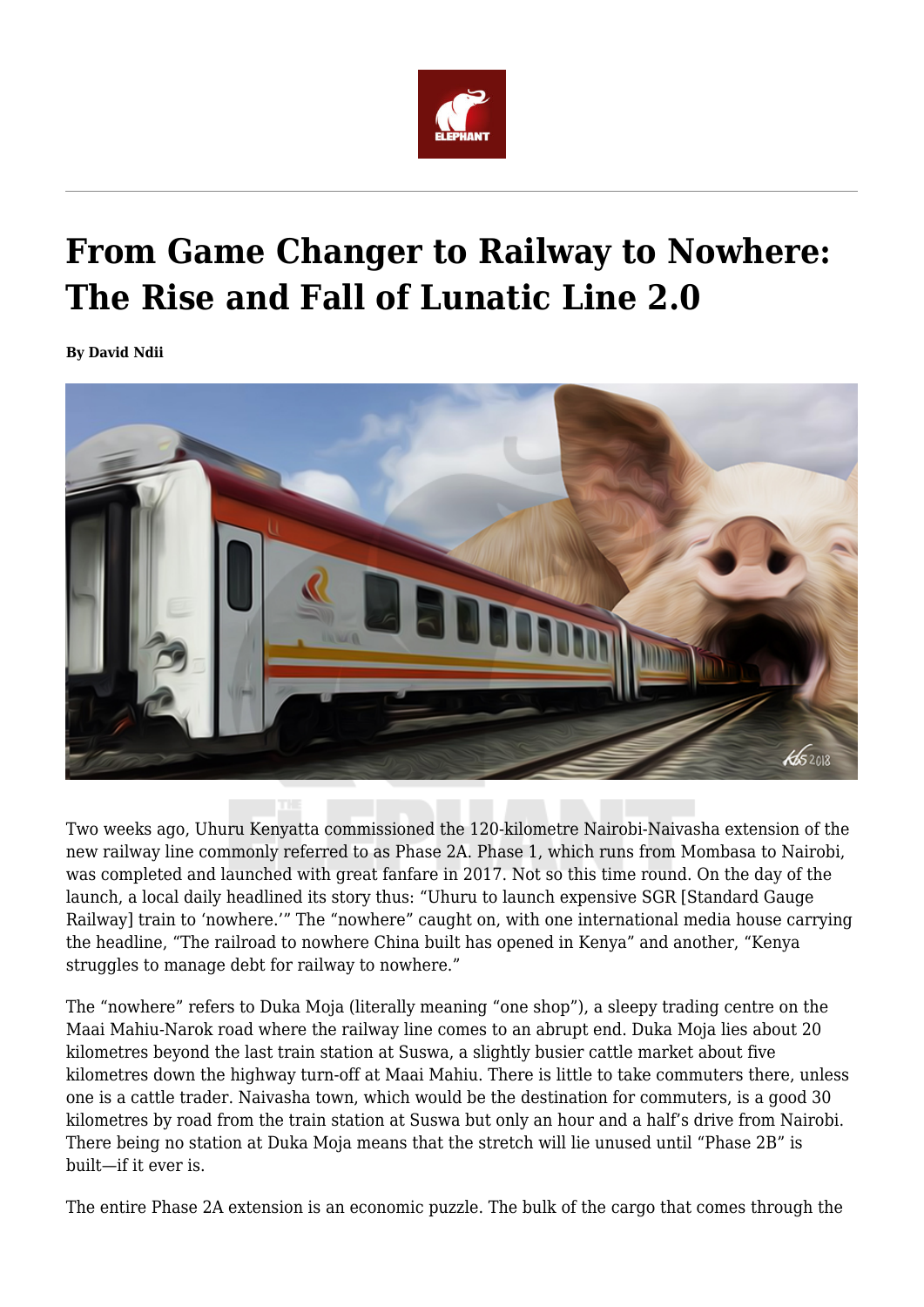port of Mombasa is either destined for Nairobi, or is in transit to Uganda and beyond. In 2018, the port handled 21.8 million metric tonnes of dry cargo of which 9.6 million tonnes—44 per cent—was transit cargo. This suggests only two logical destinations for rail freight: Nairobi and Malaba. After offloading in Nairobi, the only other logical line for rail freight is one that serves transit cargo, terminating at Kisumu or Malaba as the case may be.

In October 2018, we were informed that the financing agreement for Phase 2B, the 250-kilometre stretch from Naivasha to Kisumu, would be signed at the margins of the China-Africa Summit (FOCAC). Upon his return, Cabinet Secretary for Transport James Macharia informed the country that the Chinese authorities had asked for a feasibility study "of the whole project"*.* He was quick to add that he was confident that they would be able to produce one in no time, since they now had data from the Mombasa-Nairobi line which had by then been in operation for close to a year. There are two observations to be made here. Firstly, it is the Chinese who have been running the railway, and it is they, and not the government, who have the data on its operations. Secondly, CS Macharia implies that no feasibility study had been undertaken. This is not quite true. There exists a feasibility study for the Mombasa-Nairobi line carried out by the contractor, China Road and Bridge Company. The economic evaluation—which takes up 17 pages of the 143-page document—is the shoddiest thing of its kind that I have seen.

In April this year, the Kenyan delegation left for Beijing amid much fanfare, again anticipating that they would sign the financing of Phase 2B at the margins of the Belt and Road Initiative (BRI) Summit. This time China dropped the bombshell; the project would not be financed. The government had not been paying attention. A couple of weeks prior, China's Ministry of Finance had released a document titled *Debt Sustainability Framework for Participating Countries of the Belt and Road Initiative.* It was posted on their website, and was the theme of China's Finance Minister's speech at that BRI summit. The long and short of it was that the era of chequebook diplomacy was over. China was bringing sovereign risk assessment on board. More interestingly, China had not formulated its own framework, stating in the document that it was adopting the *IMF/World Bank Debt Sustainability Framework for Low Income Countries.* Evidently, the administration had missed that memo.

Once the financing fell through, a hastily conceived "Plan B" proposing to revamp the old meter gauge line and integrate it with the new railway was unveiled. The initial announcement indicated that the revamped line would terminate in Kisumu at a cost of Sh40 billion (\$400 million). Within days, this plan was abandoned in favour of another routing terminating at Malaba on the Kenya-Uganda border. It was to be a public-private partnership (PPP) project costing Sh20 billion (\$200 million). The latest on these "Plan Bs" is that the Chinese contractor's quotation far exceeds the government's preliminary estimates.

In April this year, the Kenyan delegation left for Beijing amid much fanfare, again anticipating they would sign the financing of Phase 2B at the margins of the Belt and Road Initiative (BRI) Summit. This time China dropped the bombshell; the project would not be financed.

From the outset, the public has been led to believe that the SGR train has a freight capacity of more than 22 million metric tonnes. This column has challenged the operational feasibility of carrying this much freight on a single-track railway line, particularly one that is also used by passenger trains. A paper prepared for the Kenya Railways Board by the Kenya Institute for Public Policy Research and Analysis (KIPPRA), a government policy think-tank, puts the actual operational capacity at 9.75 million metric tonnes. These cargo capacity numbers imply that the railway is capable of carrying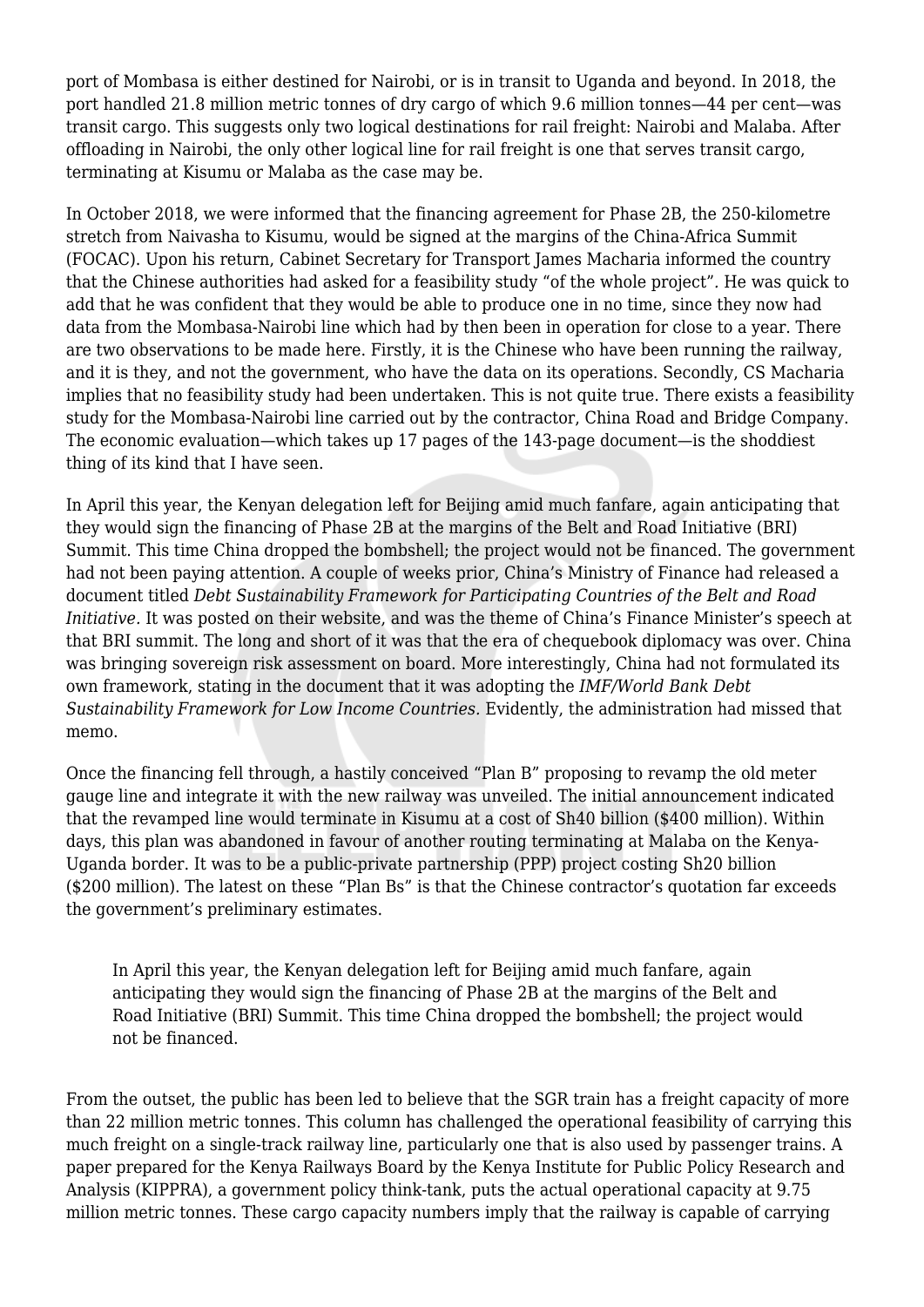only transit or domestic cargo but not both (in 2018 the port handled 9.6 million tonnes of transit cargo).

If the extension to Naivasha is to be of any use, it stands to reason that the railway should prioritise transit cargo. And if transit cargo can utilise all of the railway's capacity, why then is the government hell-bent on forcing Nairobi-bound freight onto the railway? In order for it to comply with the terms of financing entered into with the lender, the Exim Bank of China, is the readily apparent reason. The loan is secured with an agreement referred to as "take or pay" which obliges Kenya Ports Authority (KPA) to deliver to the railway enough freight to service the debt, failing which KPA will cover the revenue deficit from its own sources.

According to a schedule attached to the agreement, the freight required to service the loans averages 5 million tonnes a year, equivalent to five trains a day between 2020 and 2029 when repayment of the first two loans for the Mombasa-Nairobi section will be completed. The freight comes down to two million tonnes a year thereafter, equivalent to two trains a day until 2034, the completion date for the second loan. A third loan, which financed Phase 2A, does not feature in the agreement as it had not been negotiated, but it is possible that the agreement was revised to factor it in.

Whatever the case, the contract is moot; the revenue streams are calculated at a tariff of \$0.12 (Sh12) per km/tonne, which works out to \$870 (Sh87,000) per 20-foot container of up to 15 tonnes from Mombasa to Nairobi, compared to the \$500 that the railway is currently charging which translates to a rate of \$0.069 per km/tonne. Even at this cost the railway cannot compete with trucking because of additional handling charges and "last mile" transport from the railway depot to the owners' premises which, according to a government report, increase rail freight costs to US\$1,420 (Ksh.142,000) compared to a total trucking cost of \$850 (Sh85,000). If we use the current rate of \$500 to calculate the freight required to pay the loan, KPA needs to deliver 10.4 million tonnes a year, which is more than the 9.75 million tonnes operational capacity given in the KIPPRA report.

On the ground, things are different. According to data published by the Kenya National Bureau of Statistics, the railway earned Sh4 billion from 2.9 million tonnes of freight last year, a rate of Sh2.91 per km/tonne. In the first two months of this year, it earned Sh959 million from 662,000 tonnes, a slight improvement in revenue yield to Sh2.99 per km/ton**.** Either way, the actual revenue per km/tonne is still just a quarter of the rate used to calculate the loan repayments. As this column has maintained from the outset, there was never a likelihood that the railway was going to pay its way. The debt was always going to be paid by the taxpayer. It is difficult to fathom why the government and the Chinese lender bothered with this shoddy securitisation charade for debt that has an implicit sovereign guarantee anyway.

Meanwhile, back on the ranch, the "railway to nowhere" epithet seems to have stung Uhuru Kenyatta: "Let me tell you. Mai Mahiu… Suswa is not nowhere. This is Kenya. And let me tell you. Whether you like it or not, once I am done with my work and go home, after 20 years when I come back here, Maai Mahiu and Suswa will be more developed than Nairobi."

Kenyatta was alluding to the plans to set up industrial parks in that locality, some of which we are told will take advantage of the proximity to the geothermal power and steam resources in the region. This is another one of the administration's misguided "if we build they will come" schemes. Before any further comment, it is worth remarking that Konza Technocity—which is also smack on the railway line—remains a field of dreams. The viability of locations for industrial parks is determined by their proximity to big markets, or raw materials, or labour. It is far from evident that Suswa offers any of these advantages. If we think about export processing for overseas markets, the most cost-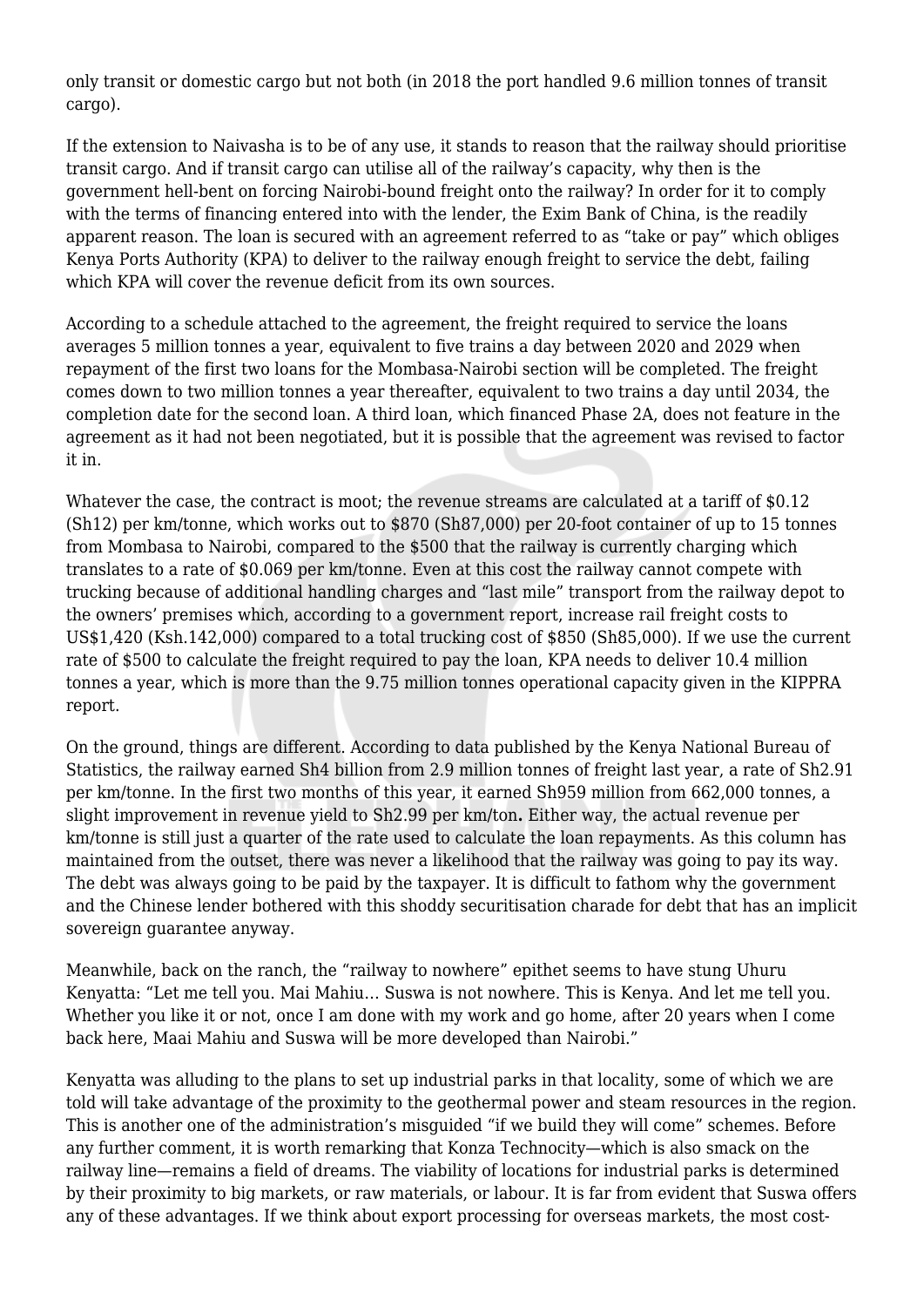effective location is at the coast. It does not make sense to transport raw materials hundreds of kilometres inland and the finished goods back to the port. This is one of the reasons why Athi River has struggled as an Export Processing Zone.

But even were Suswa a most inviting location for industrial parks, the Sh150 billion price tag is exorbitant. The first three berths of the Lamu Port—one of which has been completed—carry a price tag of \$480 million. The cost of Phase 2A is enough to build another three (which would put Lamu port's capacity on a par with Mombasa), plus a highway connecting Lamu to the interior; and you could throw in an airport together with all the housing and social amenities Lamu needs to become a viable port and industrial city.

There is reason to suspect that Mr. Kenyatta reacted in one of his uninhibited moments. The land at Suswa on which the railway terminates is part of an expansive holding—over 70,000 acres—known as Kedong Ranch. Owned by a company of the same name, Kedong Ranch Ltd, the land was expropriated from the Maasai community in the colonial era. Like many other holdings, it was not restituted to the community but instead became available for purchase under Jomo Kenyatta's willing buyer-willing seller policy. In 1963, Prime Minister Jomo Kenyatta had given an undertaking to the Lancaster House constitutional conference that "tribal land" would be "entrenched in the tribal authority" and it would not be possible for anyone to "take away land belonging to another tribe." He reneged on this undertaking.

In the Kedong case, the principal beneficiary was Muhotetu Farmers Company, a land-buying entity from Nyeri (Muhotetu is an acronym for "Muhoya" and "Tetu", both localities in Nyeri County), which until recently owned 40.66 per cent of Kedong Ranch Ltd, according to documents filed in one of several court cases involving the company. Other shareholders include Family Circle Investments—with 6.83 per cent—Jackson Angaine and Jeremiah Nyaga. Angaine and Nyaga were respectively Minister for Lands and Settlement and Minister for Education in Jomo Kenyatta's first post-independence government. It would have been very unusual in those days for people like Angaine and Nyaga to partake of such largesse without there being a share for the Kenyatta family.

But even were Suswa a most inviting location for industrial parks, the Sh150 billion price tag is exorbitant. The first three berths of the Lamu Port carry a price tag of \$480 million. The cost of Phase 2A is enough to build another three plus a highway connecting Lamu to the interior

Two years ago, Muhotetu Farmers Company's shareholding was acquired by a company going by the name of Newell Holdings Ltd. for Sh2.1 billion in a transaction that some shareholders have challenged in court as highly irregular. They claim that the company did not hold a general meeting to approve the deal, and that shareholders were not offered the right of first refusal (pre-emptive rights) as required by law. Suspicion is heightened by the claim by some shareholders that they were credited with the proceeds of the sale well before the date of the transaction. The import of this is that Muhotetu Farmers Company shareholders will have been excluded from compensation for the railway line terminating on the land, and from benefitting from the appreciation of value that may accrue from the proposed industrial parks—if they ever take off. We need not go to the trouble of sleuthing to establish who the owners and/or beneficial interests of Newell Holdings are as we can confidently surmise that they are powerful people within the government.

Not too long ago we saw Uhuru Kenyatta personally propositioning the leaders of Uganda and South Sudan with land grants in Suswa to build dry docks for their countries. If it looks like a duck, swims like a duck, and quacks like a duck, what else could it be but a duck?